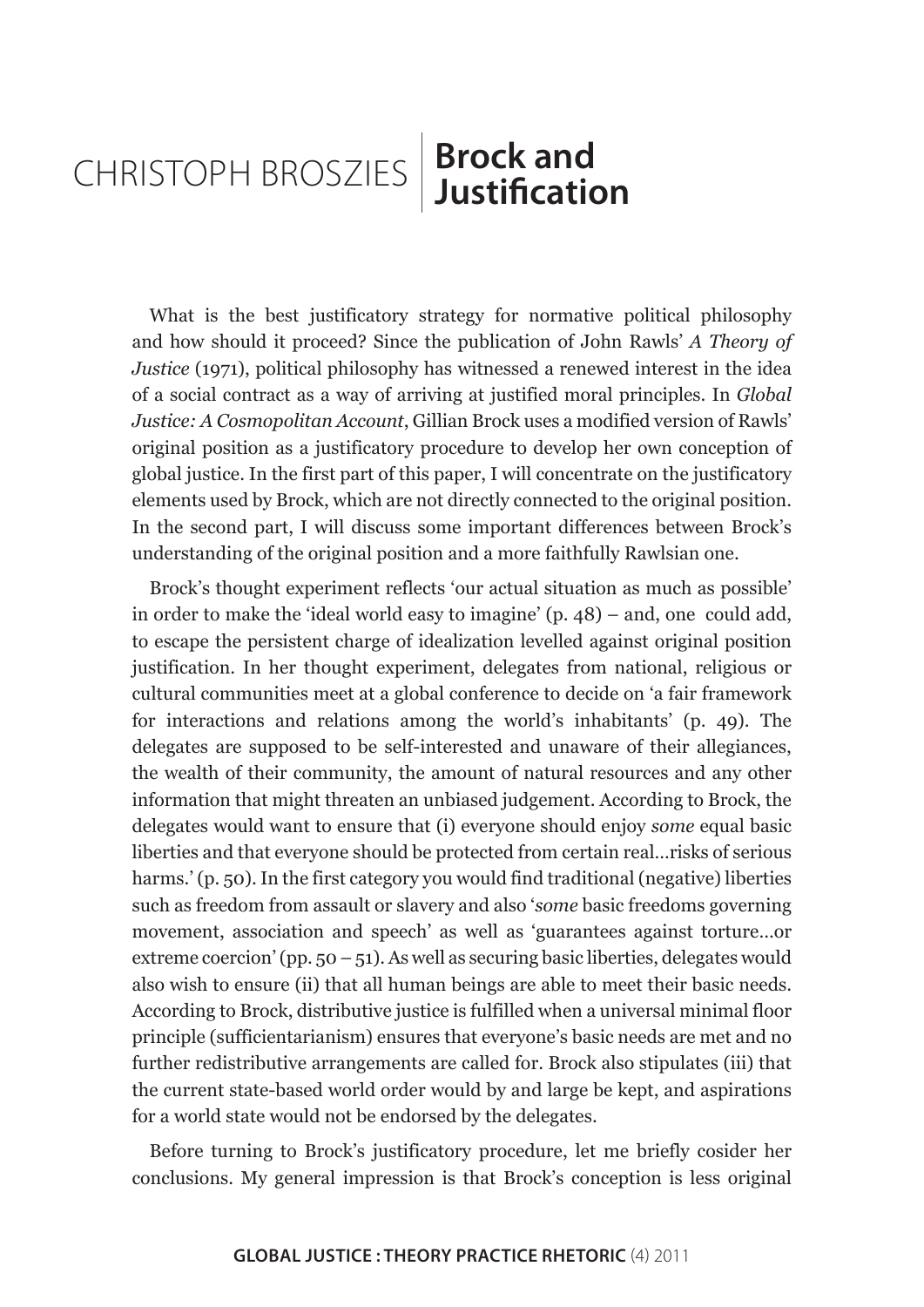and more conservative than her self-averred cosmopolitanism indicates. Brock argues that the protection of basic liberties is a result of the deliberation process of the original position. The content of these basic liberties is not developed until later in the book when Brock substantiates the rather abstract principles vindicated at an earlier stage of the argument. She herself addresses one major possible objection to her conception of freedom and liberties (p. 153-154), but I believe that her reply is not fully satisfactory and fails to address the concern properly. From a multicultural perspective, her conception of liberties might seem to have a western bias; some might even point out that the very existence of collectives could depend on denying some of the basic liberties she envisions. It is not that I believe that no coherent answer can be given to such worries. But my general feeling is that these worries cannot be silenced by remarking, as Brock does, that cultures are free to decide against Brock's liberties and to retain their traditional forms of life. The charge of paternalism is a serious one, and Brock could have done more to provide a more satisfactory reply. Regarding (iii) – the institutional structure adopted by the delegates – Brock simply reiterates the scepticism regarding the feasibility and possible consequences of a world state first articulated by Kant. And although she argues in the course of the book, 'for a form of global governance that is diffuse and overlapping' (p. 331), she also believes that the delegates in her original position would by and large keep the current state-based system:

Given that my ideal world (strongly coloured by the actual world) is already divided into political communities, delegates might find it reasonable to use those divisions in some of their prescriptions' (p. 52).

Two reasons might be given for remaining modest in regard to global institutional change. The first is Brock's wish to accommodate nationalist worries about identity, democracy, individual motivation and especially cultural belonging. Like others before her,<sup>1</sup> Brock aims to show that there can be a middle path between extreme cosmopolitanism and liberal nationalism, and that it is possible to defend a form of cosmopolitanism which is able to accommodate supposed special ties and commitments among compatriots. The more general reason is the wish to provide a 'realistic utopia' (Rawls), which is a normative ideal that is workable in our current situation. What gets lost in this picture is the question of whether justice or morality might demand a (possibly currently unobtainable) ideal, which, though unobtainable, might nevertheless inform our political and moral deliberation – a problem of which Kant was painfully aware

<sup>1.</sup> For example Kok-Chor Tan, *Justice Without Borders* (Cambridge: Cambridge University Press, 2004).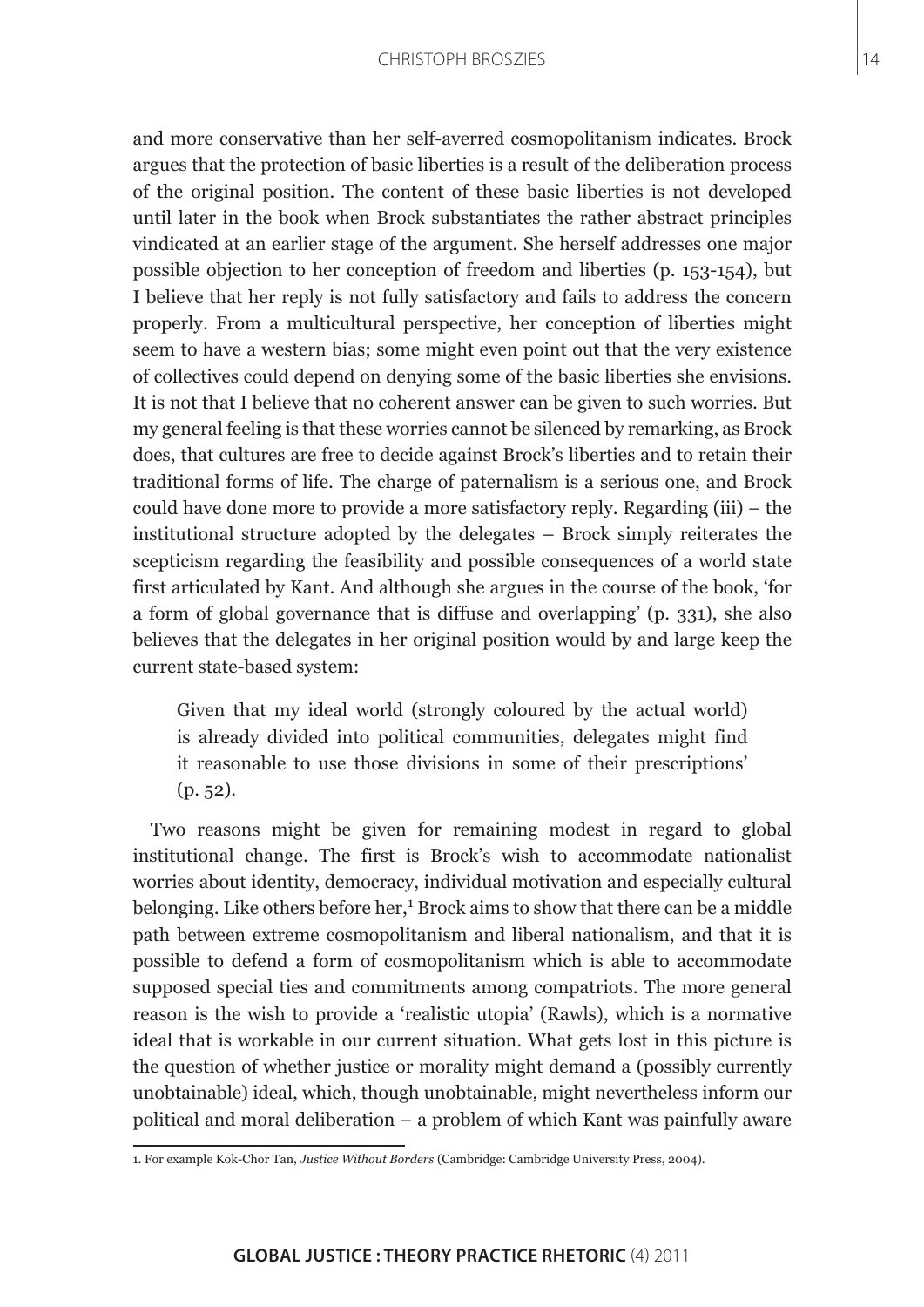of in his reasoning on a global state. Brock offers no other grounds to help us understand why it is justified to assume divided communities or states as a starting point of the original position. It seems to me that a possible answer might start with a certain conception of the person as embedded in a specific cultural and/ or political context that makes forms of individual belonging a morally relevant aspect and is therefore included in the information made available to the parties in the original position. I doubt, however, that this strategy is especially attractive for Brock if she wants to keep her cosmopolitan understanding of the person as a 'citizen of the world' (p. 8).

Let me now turn to Brock's justification of  $(ii)$  – a minimal floor principle of justice. As we have seen, Brock argues against the global application of egalitarian principles such as Rawls' difference principle. Brock seems to believe that her minimal floor principle is the (only) rational outcome of the deliberation process of her original position. She says: 'in the ideal choosing situation, the minimum package it would be reasonable to agree to specifies that we should all be adequately positioned to enjoy the prospects for a decent life' (p. 52). One reason for this modest outcome might be the fact that 'delegates will be aware that any entitlements selected will generate financial obligations' (p. 50). Delegates might shy away from a more demanding principle because they think of their potentially available resources (e.g. income) and aim at securing as much as possible. It is, however, not clear to me why the delegates – in the absence of any existing entitlements – would find it more rational to gamble on finding themselves on the side of the better off and not on the side of the poor. Absent of any knowledge about their future situation regarding resources, why would they opt for maximizing their income instead of minimizing the bad effects of a lower income level? Brock provides no answer. This is particularly striking, as she seems interested in adopting Rawls' constructive procedure as presented in his original position. She seems generally sceptical of the ability of her thought experiment to deliver a clear-cut argument against more egalitarian conceptions. In order to find out why she opts only for sufficientarianism, we need therefore to look beyond her version of the original position. I assume that behind Brock's reluctance to adopt a more egalitarian position lies her wish to preserve the autonomy of collective agents, like states. According to this picture, global egalitarian principles of distributive justice potentially endanger the possibility of states to pursue their own policy. This is an interesting challenge for global egalitarians and a thorough discussion about the issues at stake is needed. Simply to assume, however, that the moral value of collective autonomy trumps demanding egalitarian principles seems question-begging because it assumes what needs to be shown.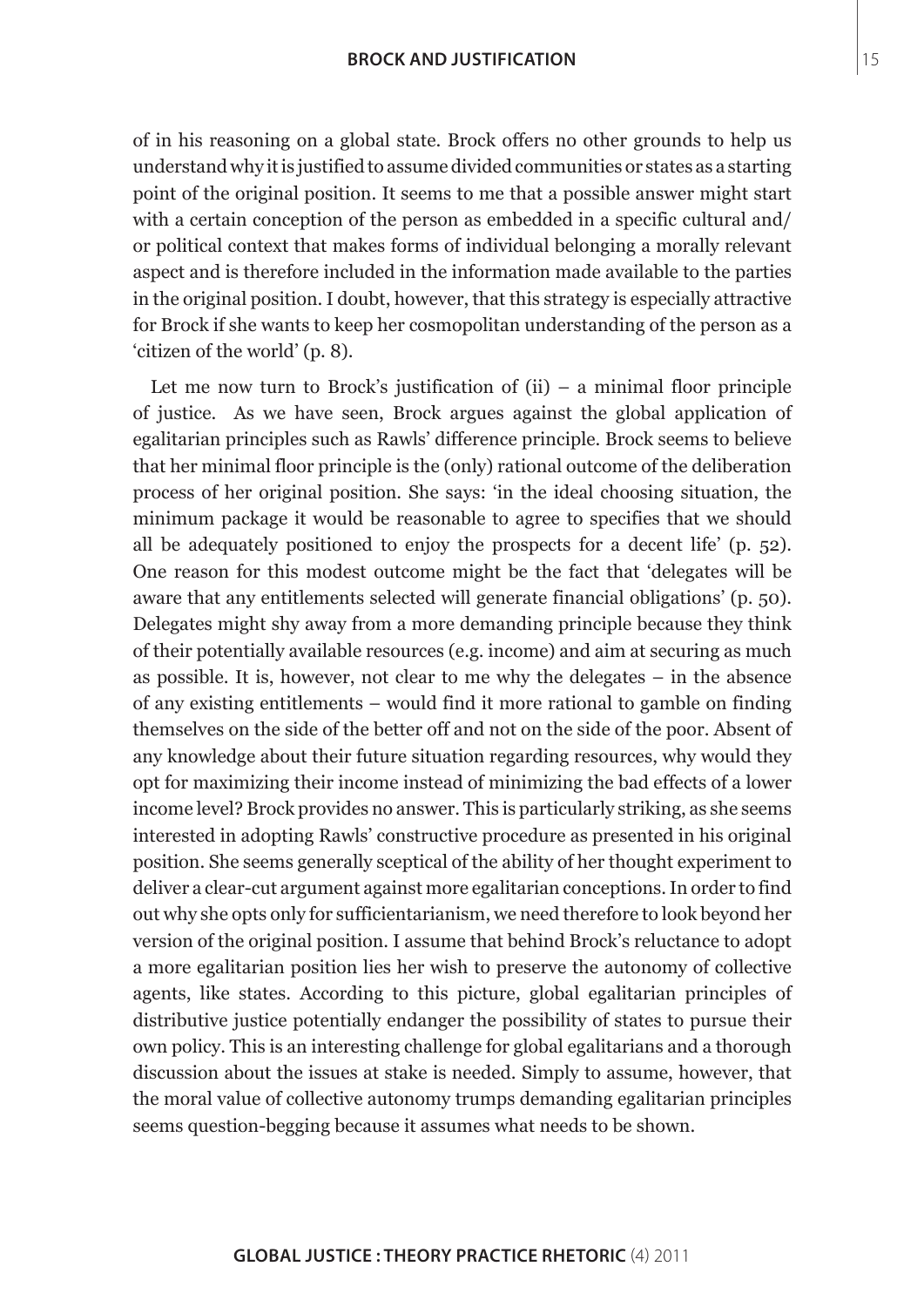One important strategy for global egalitarians is to argue for the existence of a form of global cooperation.<sup>2</sup> If we have reasons to believe, for instance, that the global economy constitutes a form of global cooperation, we might want to go further and argue for a prima facie equal distribution of the jointly produced goods. Both steps (the empirical claim about the existence of a global form of cooperation and its normative implications) are in principle disputable. Brock does not discuss the second aspect; she believes however that the empirical evidence for global cooperation is an insufficient element to justify demanding global duties of justice. According to her, 'some people seem surprisingly unconnected to the global economic system…others…simply disconnected.' As a result, 'appealing to everyone's connectedness to the global economic system is unwise if it is to supply the central grounds for concern for all others' (p. 307). It is therefore better 'in seeking the grounds for our obligations to provide others with certain goods...not to attend exclusively to our cooperation with them' (p.308). Brock accepts that cooperation gives rise to a 'fair distribution of benefits and burdens' (p.53), but she does not explain why – as far as some global cooperation exists – this does not produce egalitarian principles of distributive justice.

Brock seems to be critical of egalitarian theories of justice in general because she suspects that for these theories the value of equality exists for its own sake as a free-standing, ultimate principle. Those theories are – as repeated by Brock (p. 301) – vulnerable to what has been termed the 'levelling-down objection': if equality is our sole value, we might be able to reach it either by improving the situation of those individuals who have less of a certain good or, alternatively, by lowering the standard of those individuals who have more. The second alternative can have extremely counter-intuitive results.<sup>3</sup> A more careful reading of the literature in question, however, reveals that very few egalitarians defend equality as the sole moral value. Most egalitarians do not attach intrinsic value to equality and so can allow that inequality is not always the worst result. This means, I believe, that Brock needs to say more to defend her criticism of egalitarians than she does in Global Justice.

Beside her version of the original position, Brock offers another way of justifying her version of sufficientarianism, which she introduces with the following words: 'A sceptic might complain that such armchair theorizing is all well and good, but what evidence is there that anything like what I suggest would actually be chosen?' (p. 54). I believe that this question hints at a problematic understanding of original position type justification. In order to get to the bottom of Brock's question, let us first summarize a few main aspects of a broadly Rawlsian original position.

<sup>2.</sup> Most recently D. Moellendorf, *Global Inequality Matters* (Basingstoke: Palgrave, 2009).

<sup>3.</sup> D. Parfit, 'Equality or Priority?', The Lindley Lectures, University of Kansas, 1995.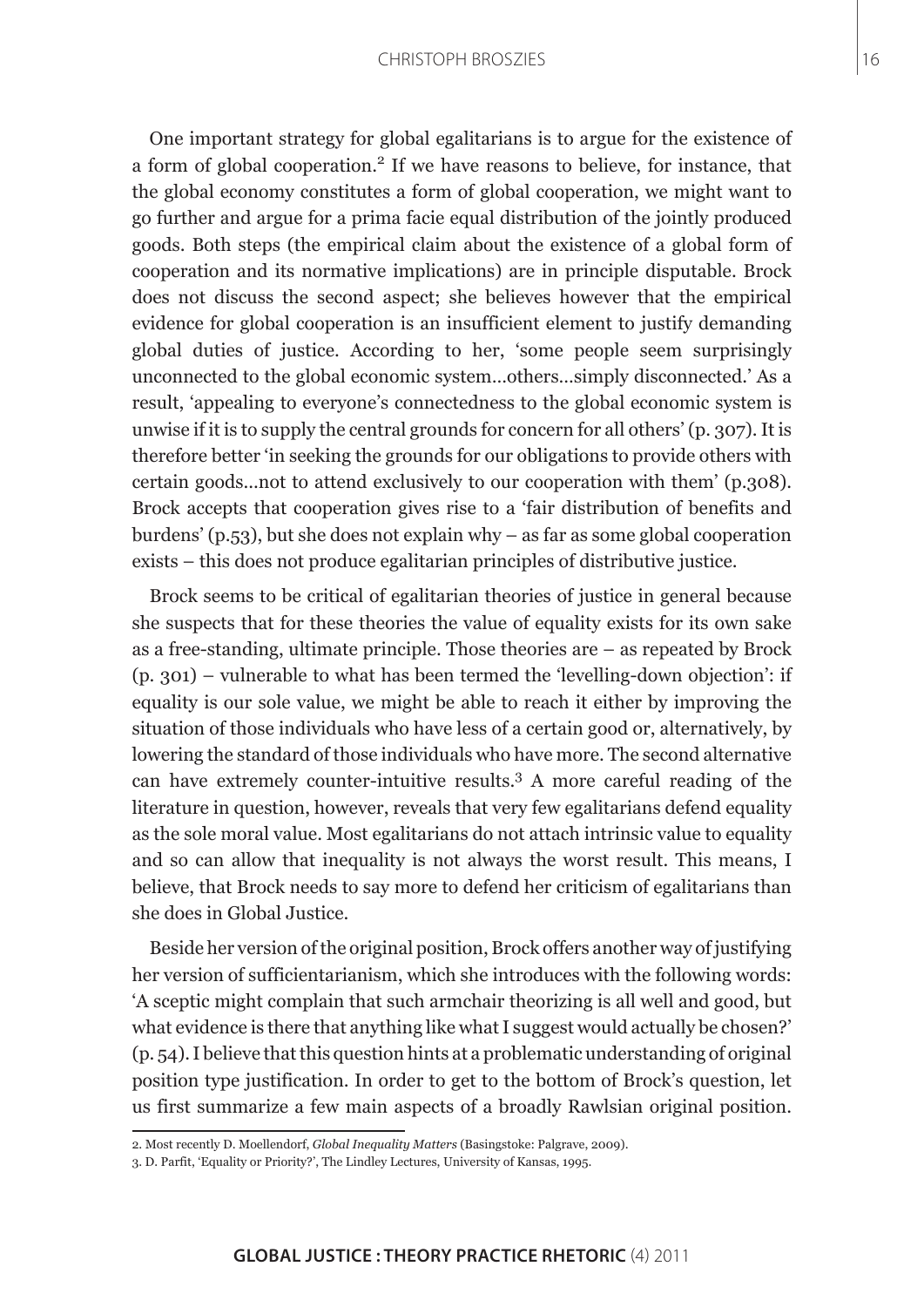The central idea behind the justificatory procedure of the original position is that a fair agreement among free and equally situated individuals produces principles which are just. This procedure is fair if all bargaining advantages and disadvantages have been removed form the deliberation process. Our acceptance of its result depends first on our accepting that a fair agreement between individuals is capable of establishing principles of justice, and second on the fact that the original position is adequately designed to produce such fair terms of agreement. If both conditions are fulfilled, the principles arrived at in the original position can be used to make critical assessment of current existing institutions. The principles generated in the original position are morally important in our real world for the very reason that they were arrived at in a situation that was free from morally irrelevant contingencies. Those who want to question the principles can either deny the meta-ethical contractual position, according to which fair agreement between free individuals is morally relevant; or they can question certain features of the set-up of the original position, such as the rationality of the parties or the information made available to the parties. Importantly, whether real people agree with the principles arrived at in the original position has no bearing on their justification: 'It is irrelevant to the justification of principles that they have or ever will be actually agreed to by anyone in the real world.' <sup>4</sup>

We can now see that Brock does not share this understanding of the original position. This becomes clear when we look at the reply given by Brock to the sceptic quoted above, where Brock presents the empirical work of Frohlich and Oppenheimer to support her sufficientarianism. According to these empirical findings, most real-world people would opt for a guaranteed floor constraint and against more egalitarian principles of justice, such as Rawls' difference principle. Frohlich and Oppenheimer's findings have been used before by political theorists to support their normative claims, for instance by David Miller.<sup>5</sup> But unlike Brock, Miller does not understand these empirical findings as evidence for normative claims arrived at through the process of the original position (in fact, Miller is generally sceptical of contractualism as a method to generate moral principles).6 Instead Miller defends the more modest claim that 'an adequate theory of justice must pay attention to empirical evidence' and that 'social scientific and philosophical studies of justice are necessarily interdependent'.<sup>7</sup>

From a broadly Rawlsian understanding of the original position, the sceptic has missed the point of the original position as a justificatory procedure.

<sup>4.</sup> S. Freeman, *Rawls* (Abingdon: Routledge, 2007), p. 144.

<sup>5.</sup> D. Miller, *Principles of Social Justice* (Cambridge, Mass.: Harvard University Press, 1999), ch. 4.

<sup>6.</sup> Ibid, pp. 58-59.

<sup>7.</sup> Ibid, pp. 42-43.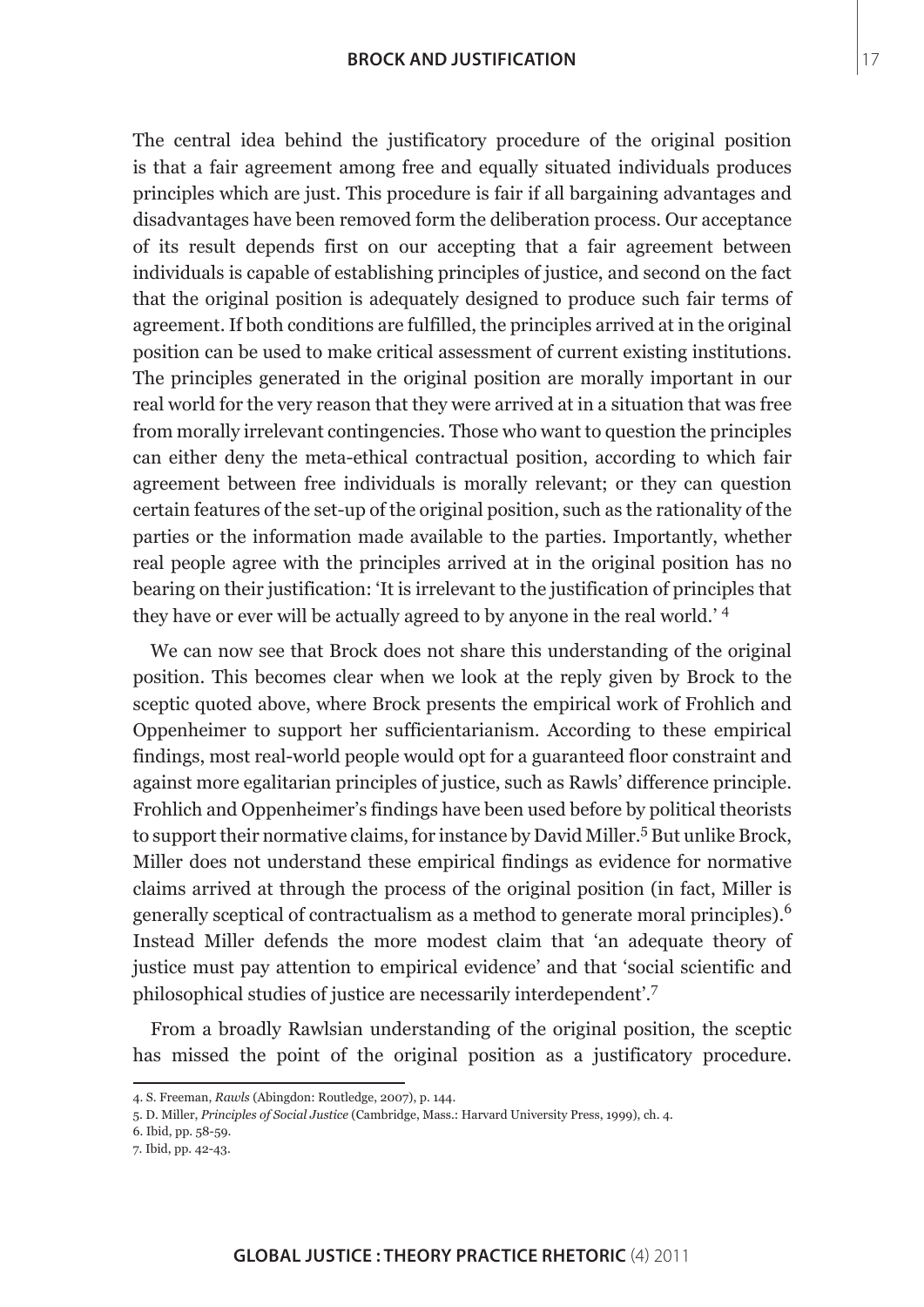What could be said in her defence? She might appeal to two aspects of Rawls' justificatory procedure which could be understood as supporting her position. First, she could appeal to the idea of a reflective equilibrium which is arguably as important a justificatory strategy as the original position. Second, she might refer to Rawls' thought that '[j]ustification is addressed to others who disagree with us, and therefore it must always proceed from consensus, that is, from premises that we and others publicly recognize as true…or acceptable.'8 I do not think that these two aspects of Rawls' theory support Brock's use of empirical findings to buttress her conclusions from the original position. And regarding the reflective equilibrium, we are not asked simply to accept or dismiss the results of the original position, in which case the whole process of the original position might seem superfluous. If we could simply repudiate or affirm the principles generated by the original position just because they do not correspond to our convictions, why then not take these convictions as the sole basis for our moral thinking? In Rawls' description of the reflective equilibrium, we are asked to test the principles delivered by the original position against our well-considered convictions of justice. If they are tension with each other, we 'modify the account of the initial situation or we can revise our existing judgements'.<sup>9</sup> What we cannot do, without making substantial changes to the justificatory role of the original position, is to present our judgments as mere counter-arguments against the results of the original position. Brock might reply that she has a different understanding of the original position and that she understands the justificatory procedure more along coherentist lines. This could be a promissing route to argue for the inclusion of empirical findings into the justicicatory procedure; as Brock, however, provides no discussion of the relationship between the reflective equlibrium, the original position and empirical findings, her understanding of the justificatory procedure remains obscure.

Regarding (ii), principles generated by the original position are not justified if the addressee of the justification cannot accept the premise, for instance the setup of the original position. But as long as you accept the premise of the argument and the reasoning that leads to the conclusion, the conclusion itself is justified. These remarks should help us to see more clearly what form Brock's criticism of Rawls' egalitarian principles of justice should take: Brock needs to criticize the conditions of the original position and to offer an alternative, more convincing version of it than Rawls himself provided. She needs to show why this alternative design of the original position is better suited to capture our considered moral judgements - or else dismiss the idea of the original position altogether.

<sup>8.</sup> J. Rawls, 'Justice as Fairness: Political not Metaphysical' in J. Rawls, *Collected Papers*, S. Freeman (ed.) (Cambridge, Mass.: Harvard University Press, 1999), p. 394.

<sup>9.</sup> J. Rawls, *A Theory of Justice* revised edition (Cambridge, Mass.: Harvard University Press, 1999), p. 18.